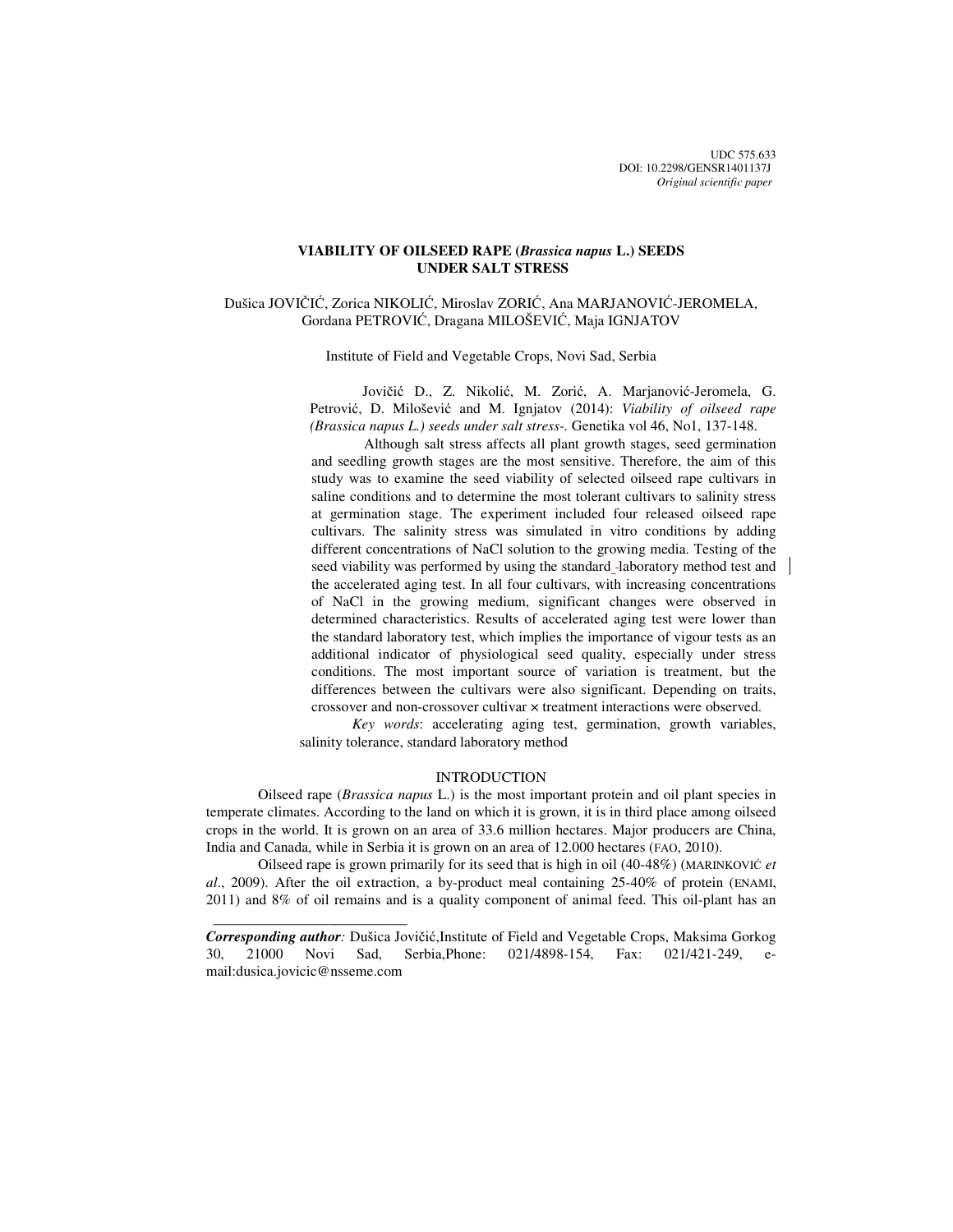important role in the production of biodiesel, which is an important source of biorenewable energy (JOVIČIĆ *et al*., 2011).

The success of the production is largely determined by climatic conditions during the growing season, so that even small deviations than optimal conditions can significantly threaten yield (MARJANOVIĆ-JEROMELA *et al*., 2011a). Due to climate changes and higher global average air temperatures, the areas under semi-arid and arid climates are constantly increasing. In these conditions, intensive farming without irrigation is not feasible. However, the use of inadequate irrigation water leads to an increase in salt content in soils as well as to salinity problems. A large amount of salt in soils is one of the most important factors limiting the successful production of crops thus greatly affecting the economic losses (JOSHI *et al.*, 2009). Many authors believe that this plant species is moderately tolerant to salinity stres. This is the reason why oilseed rape is often called marginal land crop.

Germination is the basic indicator of seed quality and it highly depends on biotic and abiotic factors (VUJAKOVIĆ *et al*., 2011). It has long been known that plant tolerance to higher salt content is different in various stages of growth and development. Germination is certainly one of the most critical stages of plant development especially in saline conditions (CUARTERO *et al.*, 2006). Disrupted germination in such circumstances is often the result of high concentrations of salt in the zones of sowing seeds due to capillary movement of soil solution, and later due to evaporation at the soil surface (ZAMANI *et al*., 2010). Considering that the germination process is not possible without water, the main negative effect of salt in soils is reflected in creating osmotic potentials that will prevent the seeds from absorbing a sufficient amount of water and sprouts. Also, in saline conditions seeds and seedlings absorb the Na<sup>+</sup> and Cl<sup>−</sup> ions, which exert their toxic effects in plant cells (KHAJEH-HOSSEINI *et al*., 2003).

In stressful soil conditions with high salt content, the standard germination test, which is considered the best quality indicator, cannot provide enough reliable information on seed lots. Therefore, seed viability tests (vigour testing) should provide additional information on the physiological quality of seeds. The main task of vigour tests is to determine which seed lot could tolerate stress conditions in fields (ISTA, 2013). In order to compensate for the gap between the supply and demand for high-quality oil seed rape intended for human nutrition, animal feeds and bio-fuels, it is necessary to create genotypes adjusted to specific climatic conditions in the southeast region of Europe (MARJANOVIĆ-JEROMELA *et al*., 2011b ).

Considering the growing demand for food production on the one hand and increasingly growing areas of saline soils on the other hand, studying the tolerance of seed and seedlings to increased salt content in soils is of great importance. The aim of this study was to examine the seed viability of oilseed rape cultivars in saline conditions, cultivar differences in response to salinity stress and to determine which cultivars are the most tolerant to the presence of salt in soils.

### MATERIALS AND METHODS

### *The experiment*

The experiment was carried out throughout 2010 in the Laboratory for Seed Testing at the Institute of Field and Vegetable Crops in Novi Sad. The research included four released cultivars of oil seed rape (Banacanka, Jasna, Kata and Zlatna) grown during the 2009-2010 growing seasons. Testing of the seed viability was performed by using the standard laboratory test (SL test) and the accelerated aging test (AA test). The substrates for germination in both tests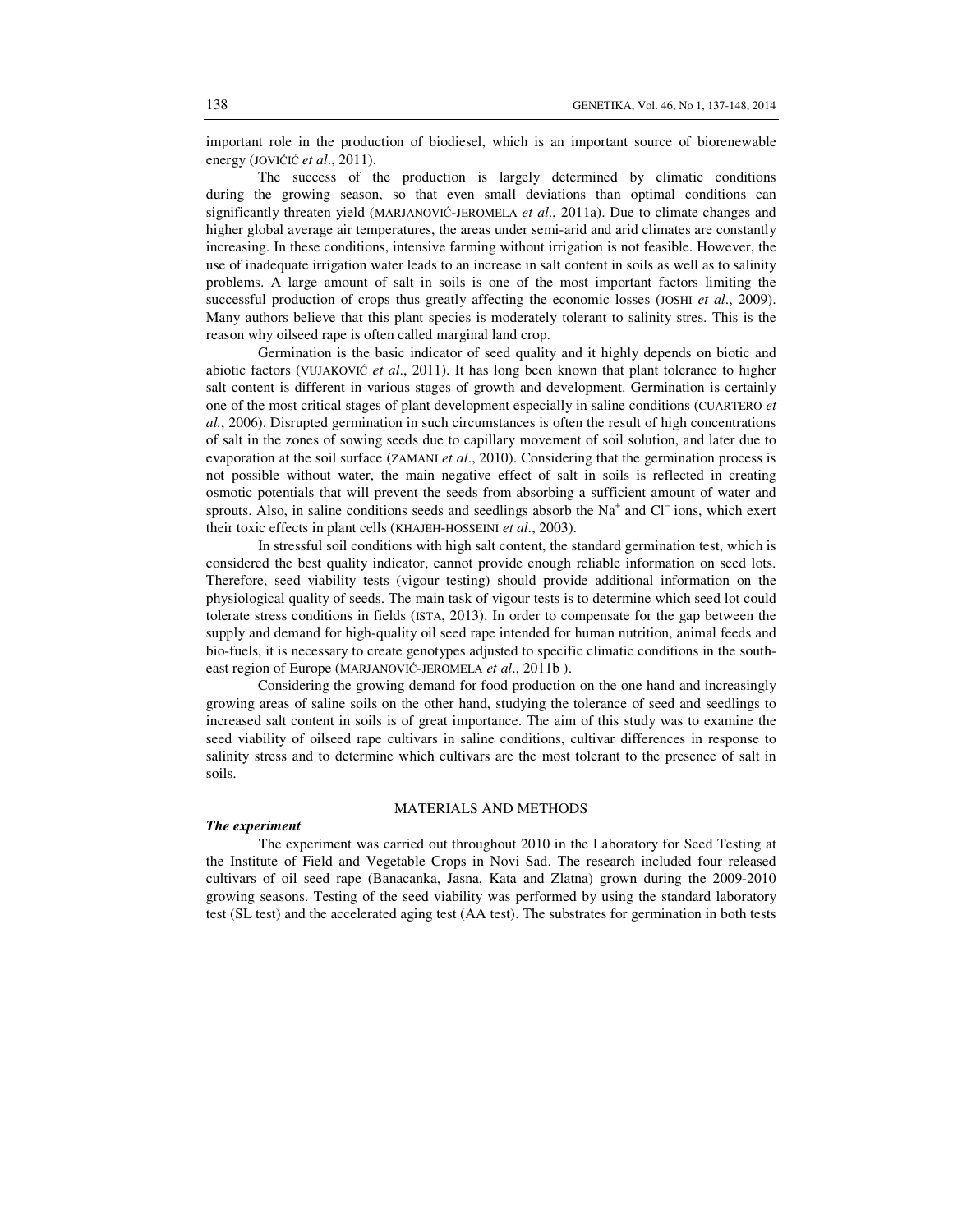were moistened with the NaCl solution of 0, 100, 150, 200 and 250 mM concentrations (Control, T100, T150, T200).

Standard germination test - Seed germination was determined by the SL test according to ISTA Rules (2010). Germination was performed in four replicates per hundred seeds on filter paper in Petri dishes. The incubation period has lasted for seven days at 20°C - 30°C. After 5 days, seedlings were transferred from petri dishes to filter paper, which was wrapped in order to ensure the free shoots and roots growth. Germination was determined after seven days.

Accelerated aging test - The AA test was performed according to the HAMPTON & TE KRONY (1995) method where the seeds were exposed to double stress conditions of high temperature and high humidity (100%). The seeds were kept in a water bath at 39°C for a period of 72h after which the process was repeated in the same manner as the SL test.

 In both tests the germination and growth variables were determined, particularly the length and weight of fresh shoots and roots right after the testing was done. In addition to examine viability of oilseed rape seed under salinity stress, the germination and growth variables were determined, particularly the length and weight of fresh shoots and roots right after the testing were determined in both tests and analyzed in the study.

### *Data analysis*

Statistical data analysis was conducted with Statistica v. 10 software (StatSoft Inc.). The data on each trait were submitted to two-way fixed analysis of variance (ANOVA) procedure. The differences in mean values among factor levels were compared by a Duncan`s multiple range test  $(P < 0.05)$ . Prior to ANOVA procedure, dataset were explained by several linear model diagnostic tools in order to ensure the validity of model assumptions.

The sites regression model (CROSSA *et al*., 2002) and corresponding GGE (genotype plus genotype-by-environment) biplot was used to study response of the cultivars to the salinity stress treatments. The procedure for construction of GGE biplot is based on the following equation:

$$
Y_{ij} - \mu - T_j = C_i + CT_{ij}
$$

where  $Y_{ij}$  is the response variable (i.e. target trait) of *i*th cultivar at the *j*th treatment;  $\mu$  is the overall mean; *T* is the main effect of the *j*th treatment; *C* is the main effect of the *i*th cultivar; and *CT* is the interaction among the *i*th cultivar and *j*th treatment.

The two-way table of each trait comprising cultivars in rows and treatments in columns was submitted to singular value decomposition (SVD) procedure to generate principal components (PCs) together with eigenvector values (or percentage of explained variance by each particular PC) of cultivars and treatments. Using singular values (SV) of PC and eigenvector values of cultivars and treatments, above equation is rearranged as follows:

$$
Y_{ij} - \mu - T_j = \lambda_i \xi_{il} \eta_{lj} + \lambda_2 \xi_{i2} \eta_{2j} + \xi_{ij}
$$

where  $\lambda_1$  and  $\lambda_2$  are the SV of PC1 and PC2, respectively;  $\xi_{i1}$  and  $\xi_{i2}$  are the eigenvector values of *i*th cultivar for PC1 and PC2, respectively;  $\eta_1$  and  $\eta_2$  are the eigenvectors of *j*th treatment for PC1 and PC2, respectively;  $\zeta_{ii}$  is the residual variation association with *i*th cultivar and *j*th treatment. To partition of SV into the corresponding cultivar and treatment eigenvectors can be generalized as follows:

$$
c_{iI} = \lambda_I^{fl} \xi_{iI} \qquad t_{Ij} = \lambda_I^{1-fl} \eta_{Ij}
$$

where *l* is number of PCs and *f* is partition factor for SV and ranged from 0 to 1.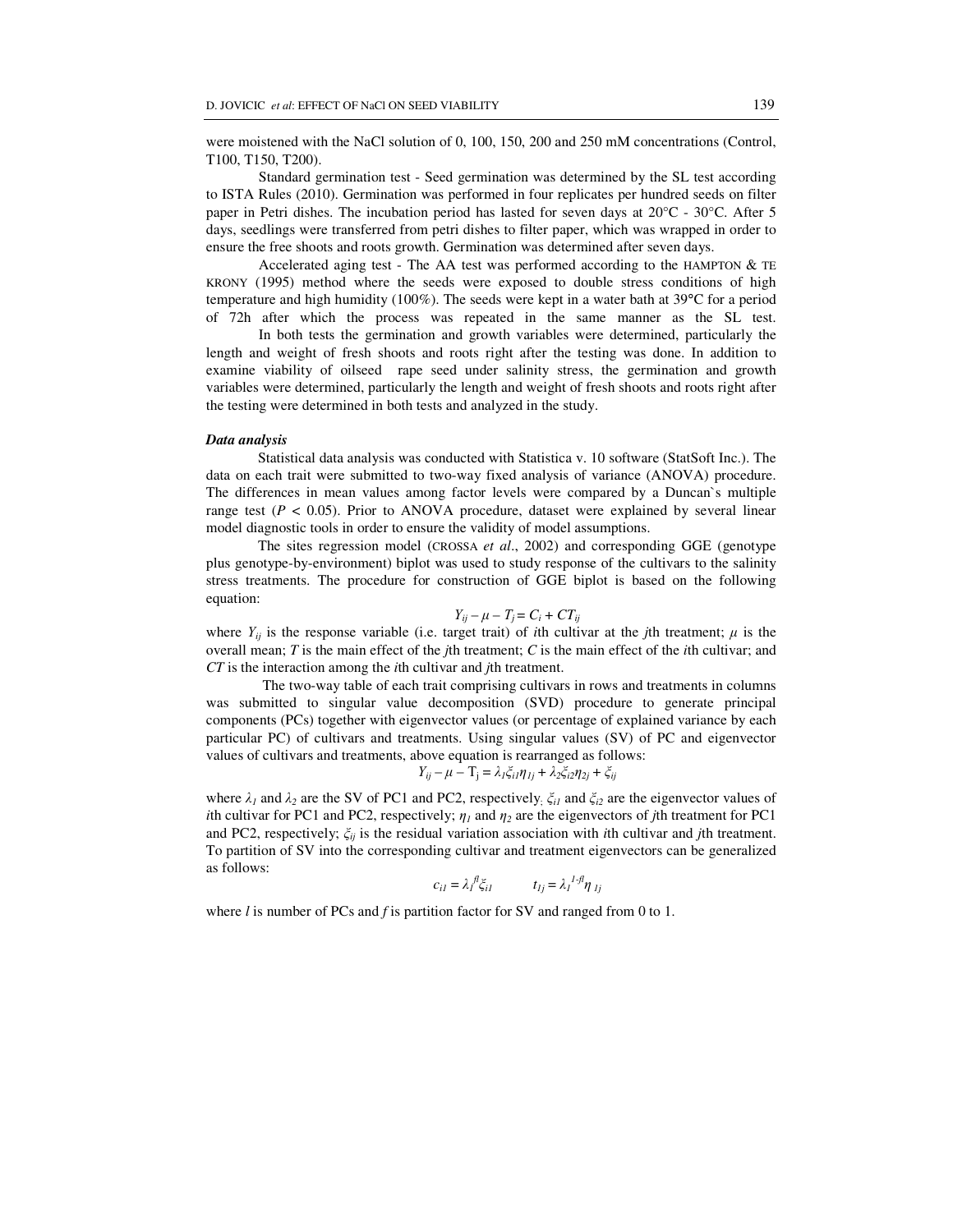Finally, GGE biplot used in this study is based on the following equation:

 $Y_{ij} - \mu - T_j = c_{i1}t_{1j} + c_{i2}t_{2j}$ 

where  $Y_{ii}$  is the response variable for *i*th cultivar at *j*th treatment;  $\mu$  is the overall mean;  $c_{i1}$  and  $c_{i2}$ are the PC scores of *i*th cultivar;  $t_{1j}$  and  $t_{2j}$  are PC scores of *i*th treatment.

All biplot in this study are interpreted by means of the "inter-product" principle (YAN & KANG, 2003) and coded within R computing environment (R DEVELOPMENT CORE TEAM, 2013).

# RESULTS

### *Means and ANOVA*

In order to examine the tolerance of different oilseed rape cultivars to salinity stress, the results of the SL test were compared to the results of the most important test for seed vigour examination – the AA test. The two way ANOVA for all traits indicated that all main effects were highly significant in the both test, where the most important source of variation is treatment and ranged 91.3% to 96.4% for SL test and 92.8 for 98.5% for AA test. Main effect of cultivar was also significant in all traits in both test, except for shoot length in the SL test and ranged from 0.6 to 8.51% in SL test and 0.3 to 6.0% in AA test (results not shown). In addition, the cultivar  $\times$  treatment (C  $\times$  T) interaction effect was significant only for root length in SL test and for germination and shoot length in AA test.

*Table 1. Mean comparisons of measured traits in the SL test (Duncan test, P <0.05)*

| Cultivar  | Treatment              |                          |                        |                      |                    |  |  |
|-----------|------------------------|--------------------------|------------------------|----------------------|--------------------|--|--|
|           | Control                | T <sub>100</sub>         | T <sub>150</sub>       | T <sub>200</sub>     | T <sub>250</sub>   |  |  |
|           | Seed germination       |                          |                        |                      |                    |  |  |
| Banacanka | $97,50^{a#}$           | $95.25^{\rm a}$          | 89,75bcde              | $83,25^8$            | $72,50^1$          |  |  |
| Jasna     | $94,00^{ab}$           | 93,25 <sup>abcd</sup>    | $89,50^{\text{cde}}$   | $82,00^{gh}$         | $70,50^{ij}$       |  |  |
| Kata      | $94,50^{\rm a}$        | $93,50^{abc}$            | $87,75$ <sup>ef</sup>  | $82,25^{gh}$         | $67,25^{jk}$       |  |  |
| Zlatna    | $89,00$ <sup>def</sup> | $89,00$ <sup>def</sup>   | $84,75$ <sup>fg</sup>  | $78,25^h$            | $63,75^k$          |  |  |
|           | Shoot lenght           |                          |                        |                      |                    |  |  |
| Banacanka | $66,75^{ab}$           | $63,38^{\overline{abc}}$ | $33,10^{de}$           | $21,63^{\rm hi}$     | 12,00 <sup>j</sup> |  |  |
| Jasna     | $68,63^{\rm a}$        | $66,63^{ab}$             | $30,25$ <sup>def</sup> | 20.13 <sup>1</sup>   | $10,88^{j}$        |  |  |
| Kata      | $64,\!00^{\rm abc}$    | 63,38 <sup>bc</sup>      | $29.13^{efg}$          | 23,88 <sup>ghi</sup> | $9.38^{j}$         |  |  |
| Zlatna    | $63,63$ <sup>abc</sup> | $59.50^{\circ}$          | $35,50^{\rm d}$        | $26,13^{fgh}$        | $10,38^{j}$        |  |  |
|           | Roots lenght           |                          |                        |                      |                    |  |  |
| Banacanka | $104,63^{bc}$          | 98,5 <sup>cd</sup>       | $53,17^f$              | $45,88^{\rm f}$      | $21,88^{i}$        |  |  |
| Jasna     | $114.5^{\circ}$        | $108,88^{ab}$            | $50,63$ <sup>fg</sup>  | 34.13 <sup>h</sup>   | 18,50 <sup>1</sup> |  |  |
| Kata      | $84,63^e$              | $81,13^e$                | 45,88 <sup>g</sup>     | $38,63^h$            | $16,63^{\rm i}$    |  |  |
| Zlatna    | $100,50$ <sup>cd</sup> | $97.38^{d}$              | $51,63$ <sup>fg</sup>  | $38,88^{h}$          | 20.17 <sup>1</sup> |  |  |

# Means followed by the same letter are not significantly different. Means are comnpared by Duncan test.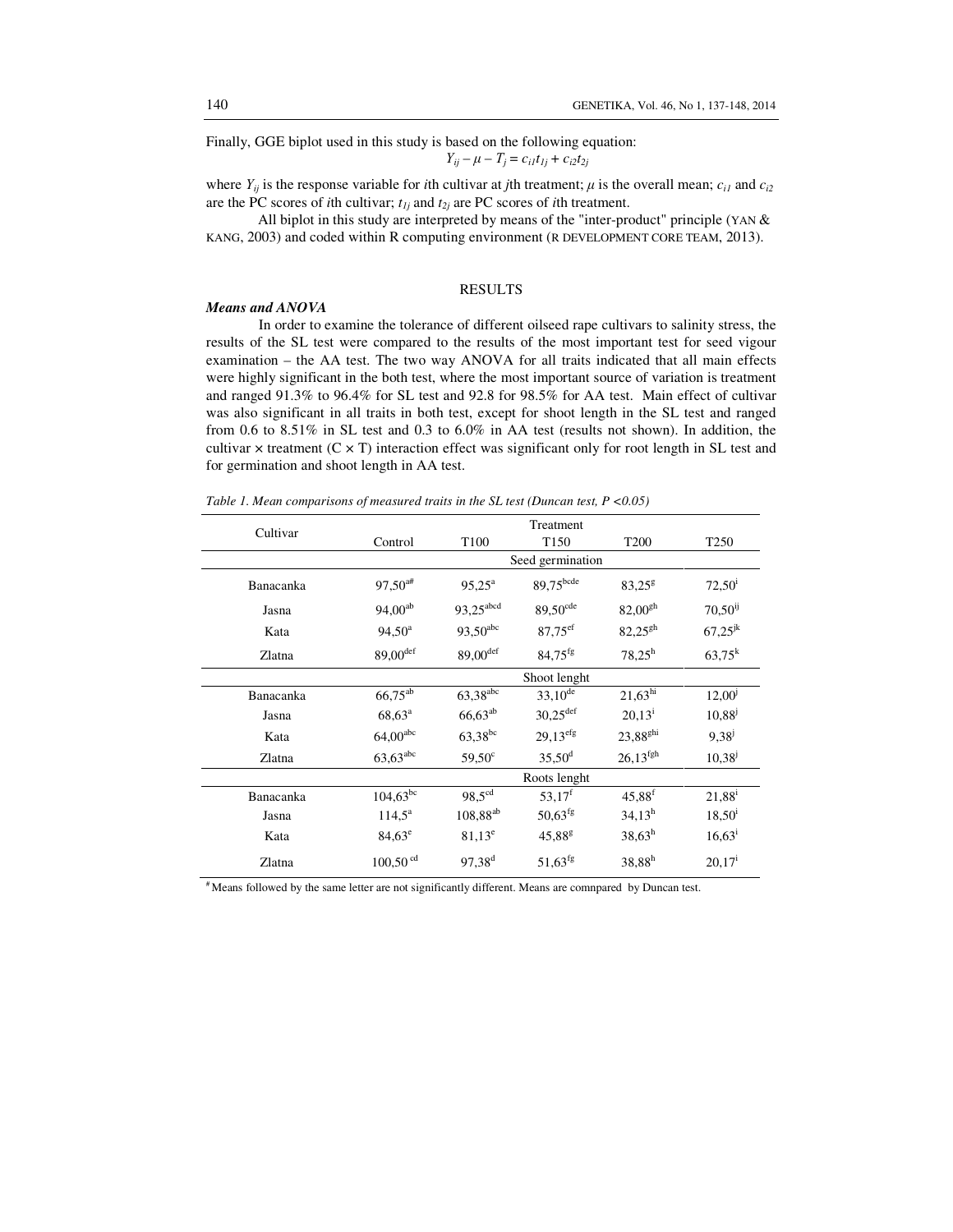The results of this study show that different NaCl treatments in germination substrates have a significant effect on the oil seed rape germination (Table 1). When it comes to the SL test, the highest percentage of germination was shown by the cultivar Banacanka at the control and treatment T100 (97.50%, 95.25%), followed by Kata and Jasna also at the control (94.50%, 94%). The cultivar Zlatna showed the lowest values of the tested variables at all salt levels in the germination substrate. A similar relationship between the studied cultivars but lower germination values was noted in the AA test (Table 2).

| Cultivar  | Treatments              |                        |                        |                     |                                   |  |  |
|-----------|-------------------------|------------------------|------------------------|---------------------|-----------------------------------|--|--|
|           | Control                 | T <sub>100</sub>       | T <sub>150</sub>       | T <sub>200</sub>    | T <sub>250</sub>                  |  |  |
|           | Seed germination        |                        |                        |                     |                                   |  |  |
| Banacanka | $90,75$ <sup>a#</sup>   | 87,75 <sup>ab</sup>    | 82,00def               | $75.50^{gh}$        | $65,25^{\rm i}$                   |  |  |
| Jasna     | 86,75 <sup>abc</sup>    | $81,00$ <sup>def</sup> | $78.75$ <sup>fg</sup>  | $74.00^{gh}$        | $51,25^{j}$                       |  |  |
| Kata      | $88,50^{ab}$            | 86,75 <sup>abc</sup>   | $84,25^{bcde}$         | $73,75^{gh}$        | $50,25$ <sup><math>J</math></sup> |  |  |
| Zlatna    | $86,00$ <sup>abcd</sup> | $81,00$ <sup>def</sup> | $79,00$ <sup>efg</sup> | $72,25^{gh}$        | $48,25^{j}$                       |  |  |
|           | Shoots lenght           |                        |                        |                     |                                   |  |  |
| Banacanka | $63,63^{ab}$            | $61,63\overline{b}$    | 14,50 <sup>f</sup>     | $15,25^f$           | $8.75^h$                          |  |  |
| Jasna     | $66,38^{\rm a}$         | $63,13^{abc}$          | $20.88^e$              | $13,63^{fg}$        | $9.75^{gh}$                       |  |  |
| Kata      | $61,\!75^\mathrm{bcd}$  | 58,88 <sup>cd</sup>    | $21,00^e$              | $16,63^t$           | $8.5^{\rm h}$                     |  |  |
| Zlatna    | $62,38$ <sup>abc</sup>  | $57,63^{\rm d}$        | $17,63^{\rm ef}$       | $13,14^{fg}$        | $8,38^{h}$                        |  |  |
|           | Roots lenght            |                        |                        |                     |                                   |  |  |
| Banacanka | $98,50^{ab}$            | 95,38 <sup>ab</sup>    | $38,25^{\text{de}}$    | 28.63 <sup>f</sup>  | $15,63^{ij}$                      |  |  |
| Jasna     | $100.5^{\text{a}}$      | $96,63^{ab}$           | $33,25^{\text{ef}}$    | 19,00 <sup>hi</sup> | $9.38^{k}$                        |  |  |
| Kata      | $82,63^{\circ}$         | $80,00^{\circ}$        | $39,38^{d}$            | $22,00^{gh}$        | $10,63^{jk}$                      |  |  |
| Zlatna    | 97,75 ab                | $93,38^{\circ}$        | $27,25$ <sup>fg</sup>  | $18,13^{\rm hi}$    | $10,88^{jk}$                      |  |  |

*Table 2. Mean comparisons of measured traits in the AA test (Duncan test, P<0,05)* 

#Means followed by the same letter are not significantly different. Means are comnpared by Duncan test.

Salinity caused a significant (P<0.05) reduction on root length and shoot length at the higher NaCl treatments while analyzing the shoot and root length significant differences were noted between the cultivars and the applied treatments (Table 1). The highest shoot length had the cultivar Jasna at the lowest salt treatments T100 (68.63 mm), while the lowest was Kata at the T250 (9.38 mm). As for the root length, the cultivar Jasna also had the longest root at the control (114.50 mm), while Kata came out the shortest (16.63 mm). These results indicate that low concentrations of salt stimulate the shoots and roots growth, but a significant reduction occurred only at high NaCl treatment (T150) - by about 49% compared to the control.

When it comes to the AA test significant reductions in the shoots and roots length were present in higher NaCl treatments such as the case of the SL test (Table 1). However, in this test at the treatment T150 , there was a significantly larger decrease in seedling length compared to the control - about 29%. It should be emphasized that despite this major difference between these two tests at treatments T150 and T200, the values at the highest treatments were approximate. In this test the cultivar Jasna demonstrated the greatest values in the shoots length at all treatments between the cultivars, while cultivar Zlatna had the lowest. As for the root length, compared to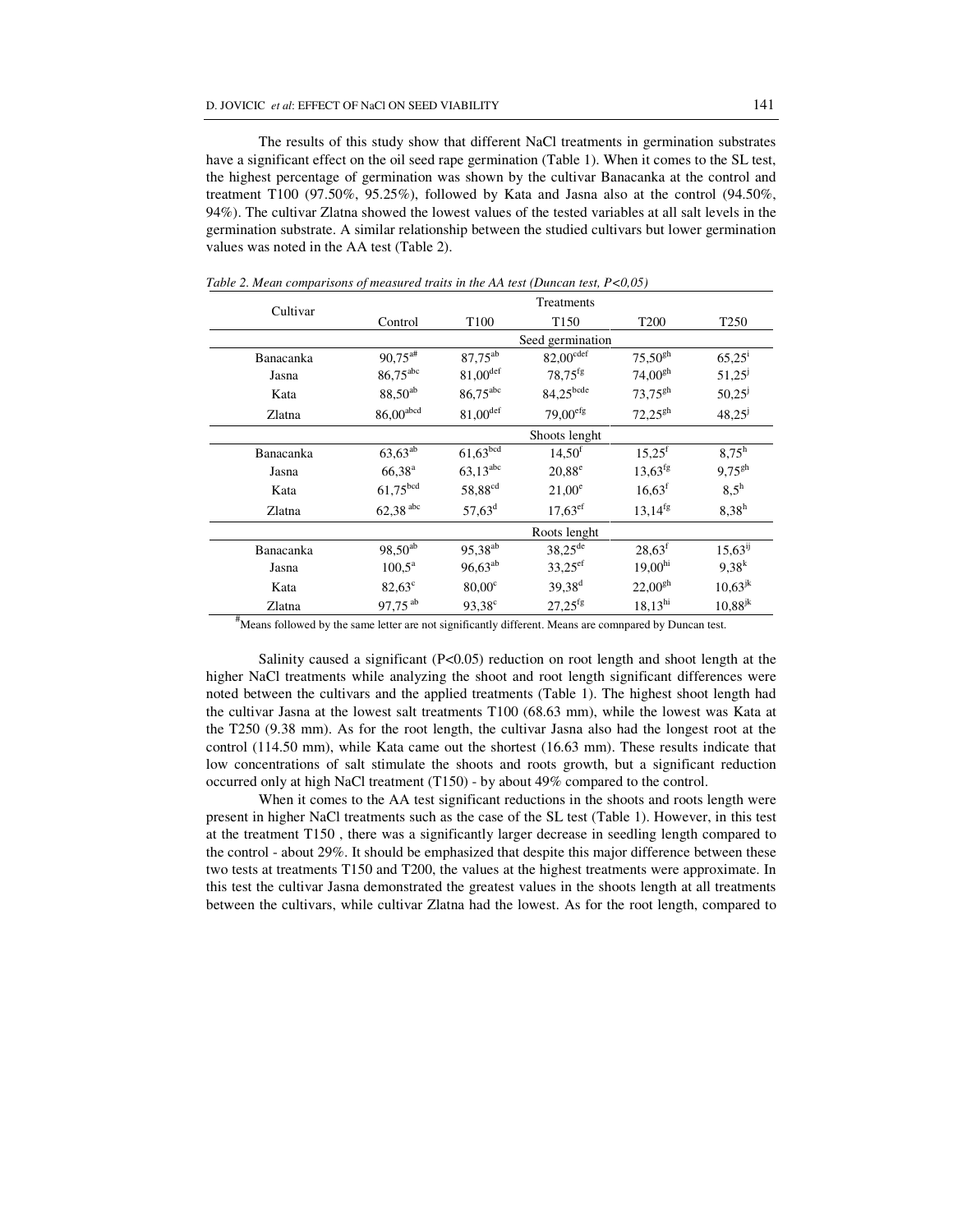the other cultivars, Jasna also showed the highest value in the control and the lowest value at the highest treatments.

## *Graphical analysis of cultivar response to salinity stress treatments*

The biplot methodology is useful tool for analysis cultivar by treatment data since detects differences and similarities among the treatments in their cultivar discrimination as well as the differences and similarities among the cultivars in their response to the treatment changes. In other words, plotting the data in the space defined by the two PCAs provides a rapid means of visualizing similarities or differences in the data set, allowing for improved discrimination of cultivars (SUMNER *et al*., 2003).

Biplot for germination data for both tests explained almost all amount of total variance (over 99%) indicating the dominance of treatment main effect over the cultivar main effect and C×T interaction effects. Cultivars that are furthest from the biplot origin are connected with straight lines to form a polygon. Straight lines which originated from the center of the polygon divide it into several sectors. The pendicular lines, drawn to each side of the polygon starting from the biplot origin, are equality line which divides the biplot in the sectors which are defined by the most responsiveness cultivar.



Figure 1. The "*which-won-where*" view of the GGE biplot for seed germination data a) SL test, b) AA test. Abbreviations are: Control – 0 mM NaCl, T100 – treatment 100 mM NaCl, T150 – treatment 150 mM NaCl, T200 – treatment 200 mM NaCl, T250 – treatment 250 mM NaCl

Four sectors were distinguished for each test. Considering that the treatments found within a sector are the treatments at which a given cultivar achieved the highest values of germination, the cultivar Banacanka, followed cultivar Jasna, were the best performers in all the salt treatments in the SL test (figure 1a). Biplot also distinguished two orthogonal subsets of treatments in their discrimination of cultivar reaction to salinity stress. The first subset of treatments includes control, T100 and T200 while second one includes two treatments (T150 and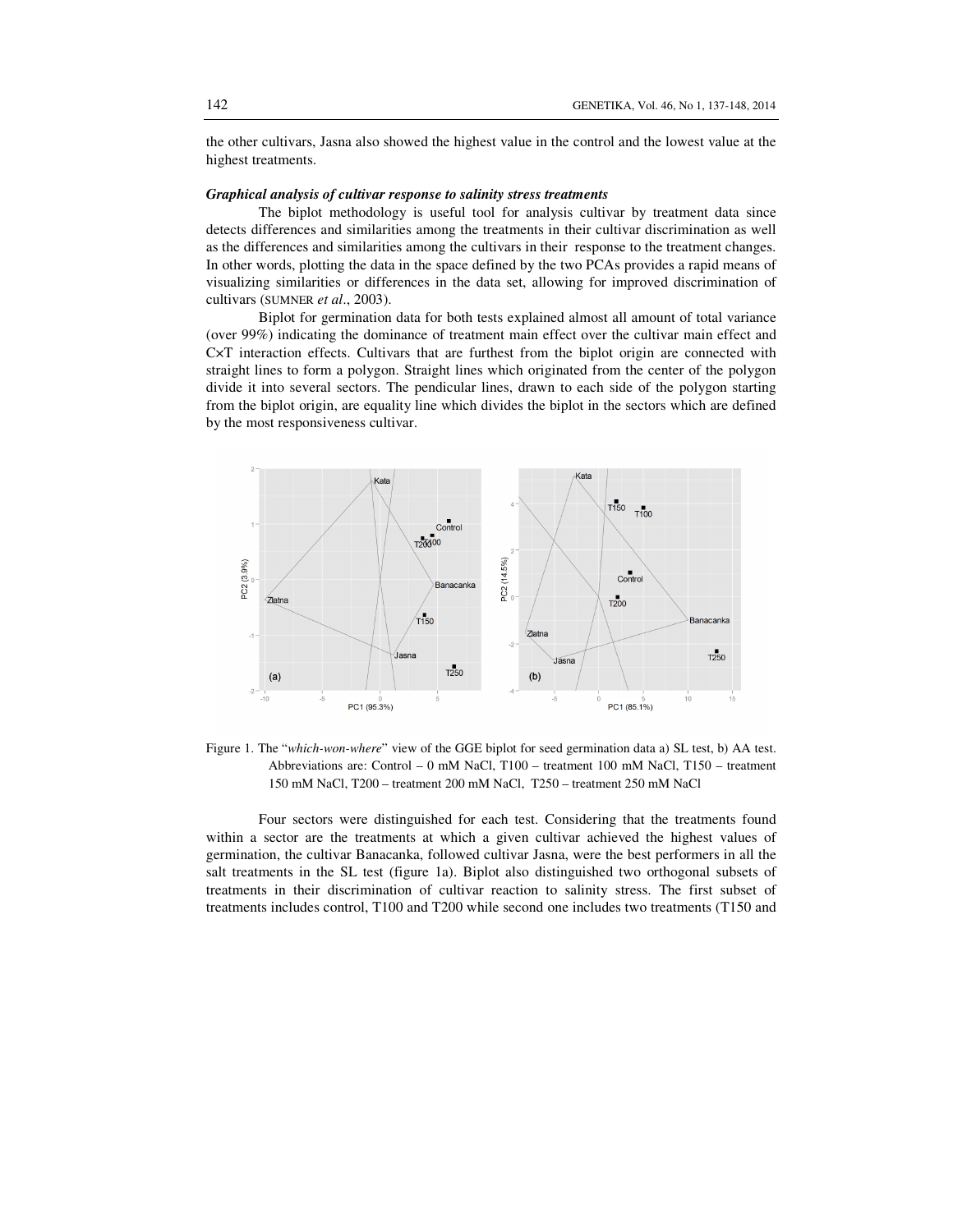T200), which are realted to cultivar Jasna. Biplot for AA test (figure 1b) revealed non-crossover C×T interaction since the cultivar Banacanka is the best performer of the all treatments. In comparison to figure 1a the grouping pattern of treatments is quite dissimilar.



Figure 2. The "*which-won-where*" view of the GGE biplot for shoots lenght data a) SL test, b) AA test. Abbreviations are: Control – 0mm NaCl, T100 – treatment 100mM NaCl, T150 – treatment 150mM NaCl, T200 – treatment 200mM NaCl, T250 – treatment 250mM NaCl

As for the shoots length, the biplot explained 98.8% of the total variation at the SL test and 89.0% at the AA test (figure 2). With this trait biplot revealed strong crossover C×T interaction pattern since treatment PC scores had negative values. On the left polygon it can be seen that the Zlatna cultivar showed the highest values at T150 and T200, Banacanka was the best at the highest treatments and Kata was the poorest performer in all applied treatments. In contrast, the AA test, the cultivar Jasna was the best in the control, the lowest and the highest treatment of salt, while Kata was the best at medium treatments – T150 and T200. In AA test was confirmed crossover C×T interaction pattern.

 As for the roots length, the biplot explained 99.6% of the total variation at the SL test and 96.9% at the AA test (figure 3). Crossover pattern also was confirmed in both tests, but the differences within the group were the least. In both tests, Banacanka is the best performer across the highest treatments, while Jasna is the best across control and the lowest salt treatment. Cultivar Zlatna is the poorest one. Also, biplot for both test are well separated in two groups. The NaCl treatments T200 and T250 are more suatable for cultivar Banacanka, while control and 10mM and 200 are more suitable for Jasna. These statements are generally in agreement with the results of Duncan's test (Table 2).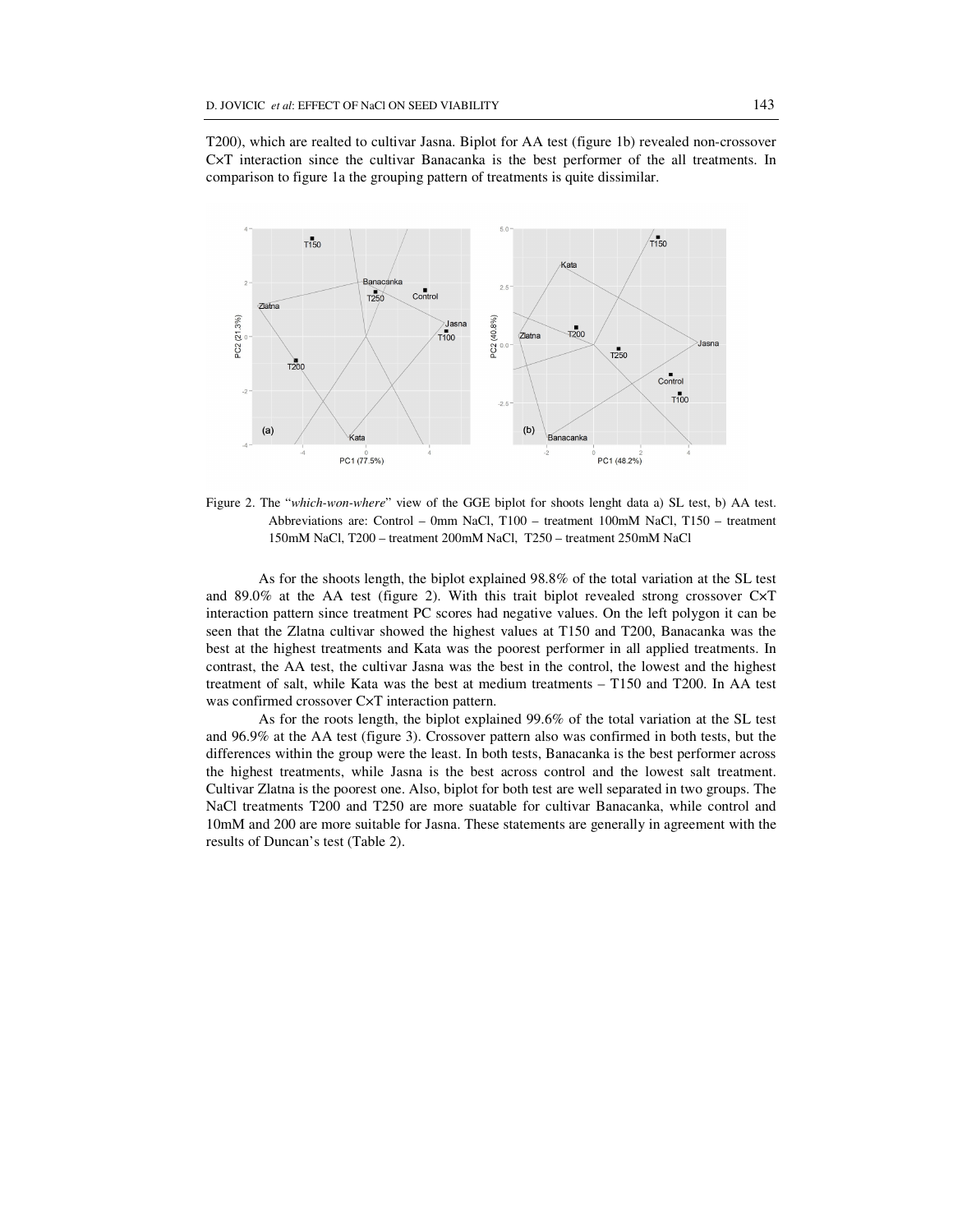

Figure 3. The "*which-won-where*" view of the GGE biplot for roots lenght data a) SL test, b) AA test. Abbreviations are: Control – 0mm NaCl, T100 – treatment 100mM NaCl, T150 – treatment 150mM NaCl, T200 – treatment 200mM NaCl, T250 – treatment 250mM NaCl

### DISCUSSION

Due to the fact that the cultivar Banacanka showed higher germination at the lowest NaCl treatment in relation to germination of all other cultivars in the control, it can be noticed that there are significant differences among the tested cultivars. Significant differences in the percentage of germination were not observed between the control and the lowest treatment of NaCl, while significant reduction occurred starting at high salt treatments T150, T200 and T250. Biplot analysis also confirms these results. These results show that the cultivars included in the study have certain level of tolerance to low NaCl treatments. Similar results were reported by BYBORDI (2010) and JAMIL *et al*. (2005) who had examined various species of the *Brassica* genus. MOHAMMADI (2009) and RAUF (2007) found that the reduced germination at high NaCl treatments was caused mainly due to disturbances in osmotic regulation which lead to difficult water absorption in saline conditions, as well as to toxic effects of  $Na<sup>+</sup>$  and Cl<sup>-</sup> ions. In contrast, FARHOUDI & SHARIFZADEH (2006) suggest that significant reductions in the percentage of germination occur with each increase in the NaCl treatment.

On the other hand, MAHMOODZADEH (2008) in his research reports that in the later stages of development, particularly in flowering and grain filling, oilseed rape is more sensitive to high salt content than in the stages of germination and seedling growth. He also suggests that a small amount of NaCl in the germination stage can have a positive effect on germination as optimal amounts of ions for metabolic processes in the cell are obtained.

A similar relationship between the studied cultivars but lower germination values was noted in the AA test. During this test seeds absorb moisture from the humid environment so that the moisture content in the seed increases and together with the high temperature leads to the accelerating and deterioration of seeds (ISTA, 2013). High temperatures and humidity, which are the main factors of seed aging along with higher treatments of salt in the germination medium, have influenced the obtained results. In the cultivar Jasna the average reduced germination at all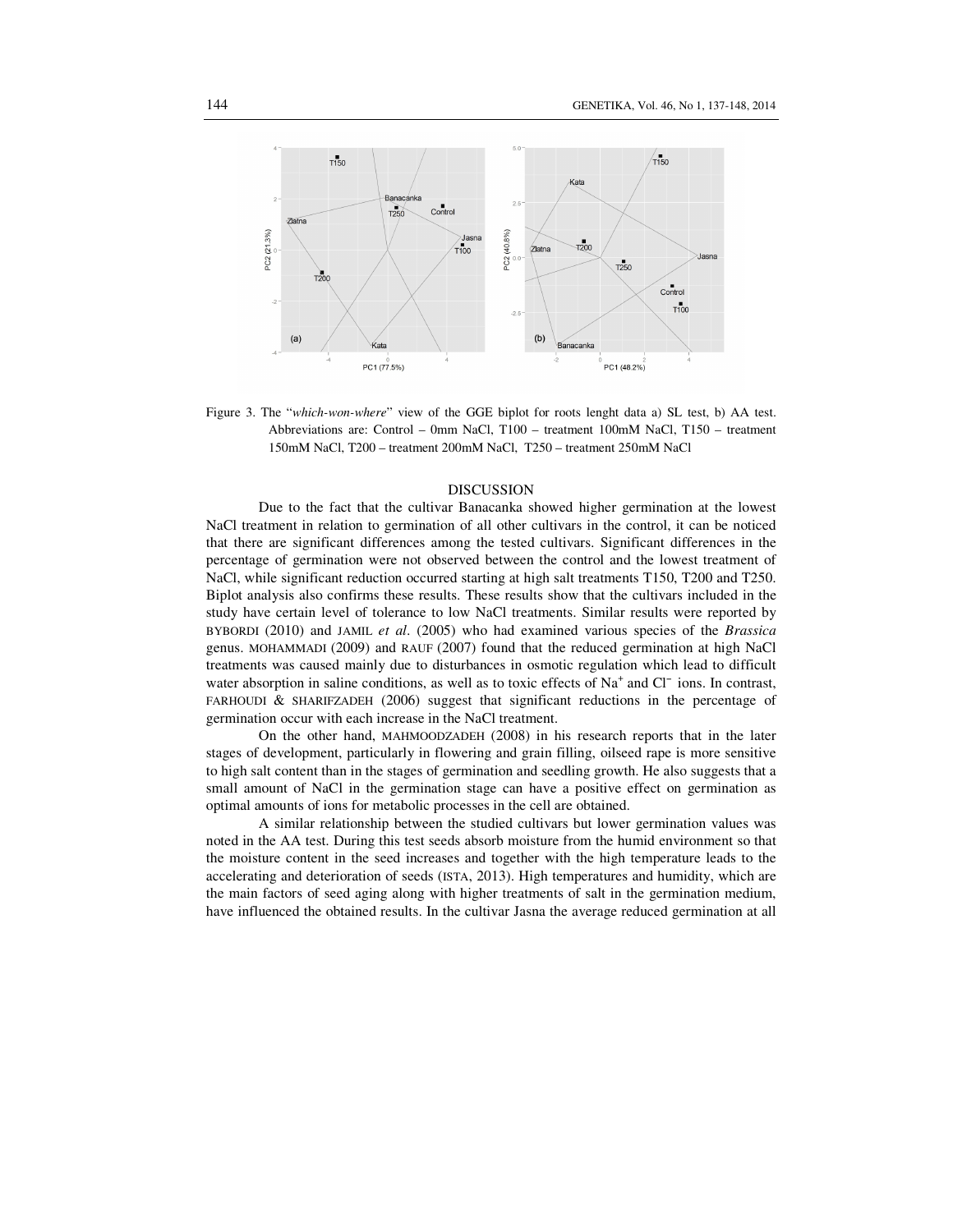used treatments, in between these tests, was the highest (11.5%), whereas the lowest was in cultivar Banacanka (7.4%). This cultivar also showed the highest values of germination at all treatments of salt compared to all the other cultivars, as well as the SL test.

Study of salinity stress involves several different aspects of plant metabolism, including lipid metabolism. The fact that germination of lipid rich seeds such as *Brassica* causes, among other processes, the rapid mobilization of storage reserves such as triacylglycerol in cotyledons of seedlings (KUMAR *et al*., 2004) may partly explain the different behavior of the cultivars depending on traits.

Plant response to excessive NaCl is complex and apart from the metabolic and physiological changes it also includes morphological ones (PARIDA & DAS, 2005). Shoot length and, primarily the roots are very important indicators when it comes to salinity stress because the roots are in direct contact with the ground/substrate and absorb water with the dissolved salts, while the shoot distributes it into other plant parts (JAMIL & RHA, 2004). Also, the negative effects of salt in the germination substrate reduce the speed of physiological and biochemical processes that influence the impeded development of the basic plant structure especially in the field conditions (MENESES *et al*., 2011). The accumulation of large amounts of ions such as Na<sup>−</sup> can lead to salt toxicity and may result in cell dehydration and membrane dysfunction. These disturbances in ionic and osmotic balance could inhibit the crucial metabolic processes that affect the difficulties in plant growth (BYBORDI *et al*., 2010).

After examining cotton seeds, IQBAL *et al*. (2002) reached the conclusion that a possible reason for growth reduction under accelerated aging conditions could be a slowdown in biochemical activity in cells. During the aging process enzyme inhibition occurs that is required for converting food reserves in the embryo into a usable form, and then the formation of normal seedlings. By definition, highly vigorous seeds will be able to quickly and uniformly germinate in different, often unfavorable environments and based on this it can be concluded that with each increase of salt treatments only seeds with high vigour will provide strong and powerful seedlings and later on plants (ISTA, 2013).

Apart from the factors which directly affect the suppressed germination and seedling growth, the behavior of seeds in different environments is considered to be seed viability or vigour, and it depends on the influence of many factors during seed production, such as genetic potential, external factors, seed size and storage (HAMPTON, 2002).

In all tested cultivars in both tests, the average values of root length were higher compared to the average shoot length. This suggests that under various stress conditions during germination, the roots tend to be more elongated than the shoots. The same conclusion was drawn by MENESES *et al*. (2011) who had examined the impact of water stress on the cotton seed germination, considering that this is a general plant response to insufficient amounts of water, which is also one of the most significant adverse effects of salt stress. Also, this may in turn have the advantages increased ratio of water absorption to transpiration area a plant feature which is useful for dry land condition if last longer during other growth stages (MOUD & MAGHSOUDI, 2008).

ASHRAF *et al*. (2010) suggest that salt stress leads to a reduction in cell division cell elongation, primarily due to difficulties in nutrient absorbing, accumulation of large amounts of reactive oxygen species, inhibition of cellular enzymes, loss of turgor and hormonal imbalance, which certainly affect the plant growth suppression, and later on has a negative effect on the production of biomass and yield.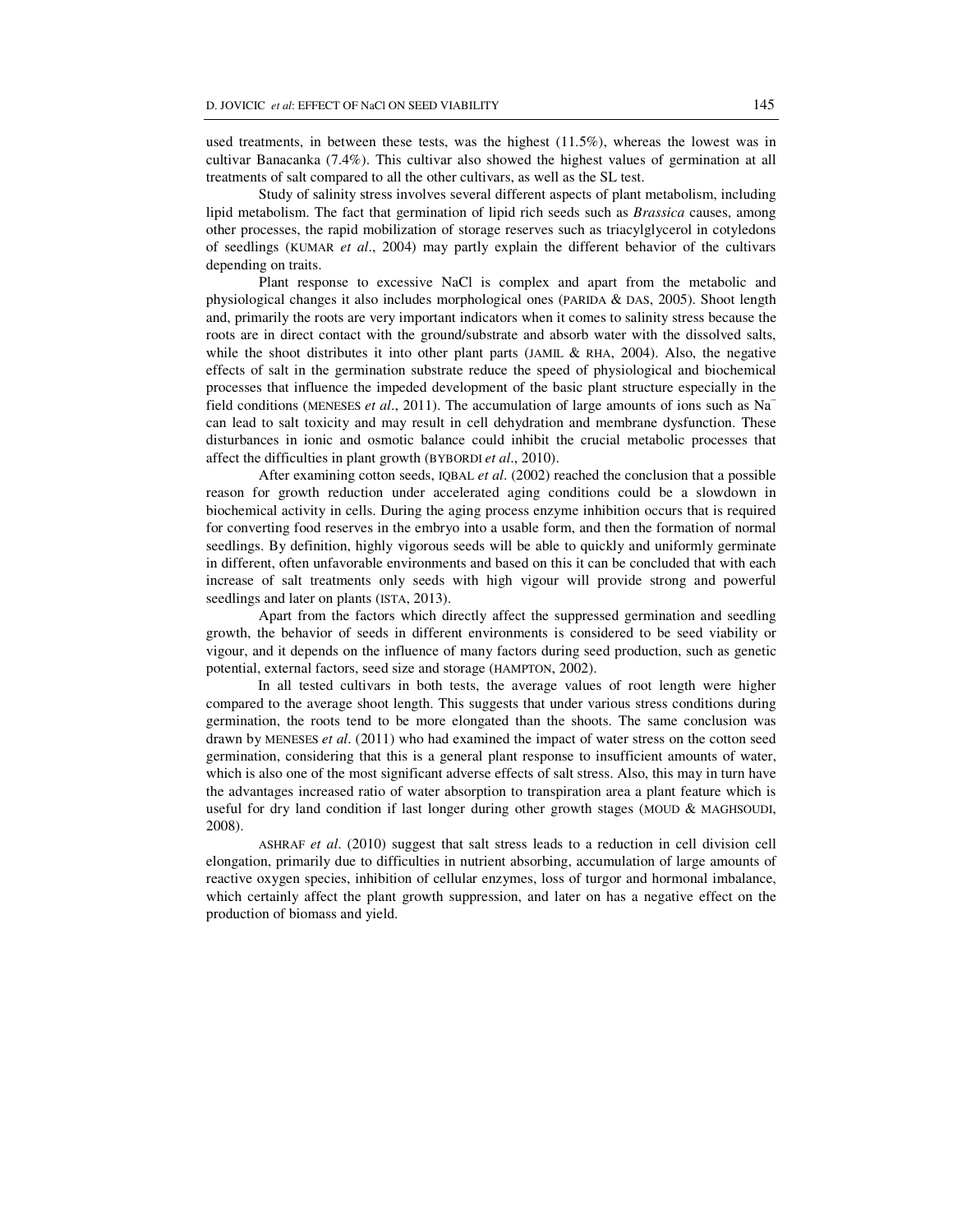#### **CONCLUSION**

Based on the results of this study it can be concluded that there are significant differences between the examined cultivars. Although the gradual increase of the NaCl treatments was followed by a reduction in all the analyzed variables in selected cultivars, significant decrease occurred only at high salt treatments (T150). The relationships between the treatments at the AA test were the same compared to the SL test, but the values were lower.

Seed vigour testing through the modified AA test using substrates with different salt treatments certainly gives more information about seed quality and cultivar response to salt stress in comparison to the SL test and the original AA test.

In order to enhance plant tolerance to stressful environmental conditions, especially salinity, studying the response of different cultivars is of great importance in improving the efficiency of breeding and selection. Also, the knowledge of genetic variation in plant tolerance to salinity has a special role from the environmental and economic point of view in order to ensure the proper use of agricultural soils that are facing this problem.

In addition to standard and commonly used data analysis techniques, biplot offer additional possibilities, preferably in the part of visual displaying and understanding of important interactions which are omni-present in the datasets from seed science research.

## ACKNOWLEDGEMENT

This research results from project TR 31025 "Development of new varieties and production technology improvement of oil crops for different purposes" funded by Ministry of Education**,** Science and Technological Development of Republic Serbia.

> Received November 25<sup>st</sup>, 2013 Accepted March 14<sup>th</sup>, 2014

#### REFERENCES

ASHRAF, M., N.A. AKRAM, R.N. ARTECA, M.R. FOOLAD (2010): The physiological, biochemical and molecular roles of brassinosteroids and salicylic acid in plant processes and salt tolerance. Crit Rev Plant Sci *29* (3): 162-190.

- BYBORDI, A. (2010): The influence of salt stress on seed germination, growth and yield of canola cultivars. Not Bot Hort Agrobot Cluj *38* (1): 128–133.
- CROSSA, J., P. L. CORNELIUS, W. YAN (2002): Biplots of linear-bilinear models for studying crossover genotype environment interaction. Crop Sci 42: 619-633.
- CUARTERO, J., M. C. BOLARIN, M. J. ASINS, V. MORENO (2006): Increasing salt tolerance in the tomato. J Exp Bot *57* (5): 1045-1058.

ENAMI, H. R (2011): A Review of Using Canola / Rapeseed Meal in Aquaculture Feeding. J Fish Aquat Sci *6* (1): 22-36.

FARHOUDI, R., F. SHARIFZADEH (2006): The effects of NaCl priming on salt lolerance in canola *(Brassica napus L.)*  seedling grown undersaline conditions. Indian J Crop Sci *1* (1-2): 74-78.

FAO (2011): Food and agriculture organization of the united nations. Avaiable in http://faostat.fao.org/site/567/DesktopDefault.aspx?PageID=567#ancor [20 April 2013]

HAMPTON, J.G. (2002): What is seed quality. Seed Sci Technol *30*: 1-10.

- HAMPTON, J.G., D.M. TEKRONY (eds) (1995): Handbook of vigour test methods. International Seed testing Association, Zurich, Swizerland.
- IQBAL, N., S.M.A. BASRA, K. UR REHMAN (2002): Evaluation of Vigour and Oil Quality in Cottonseed during Accelerated Ageing. Int J Agri Biol *4* (3): 318-322.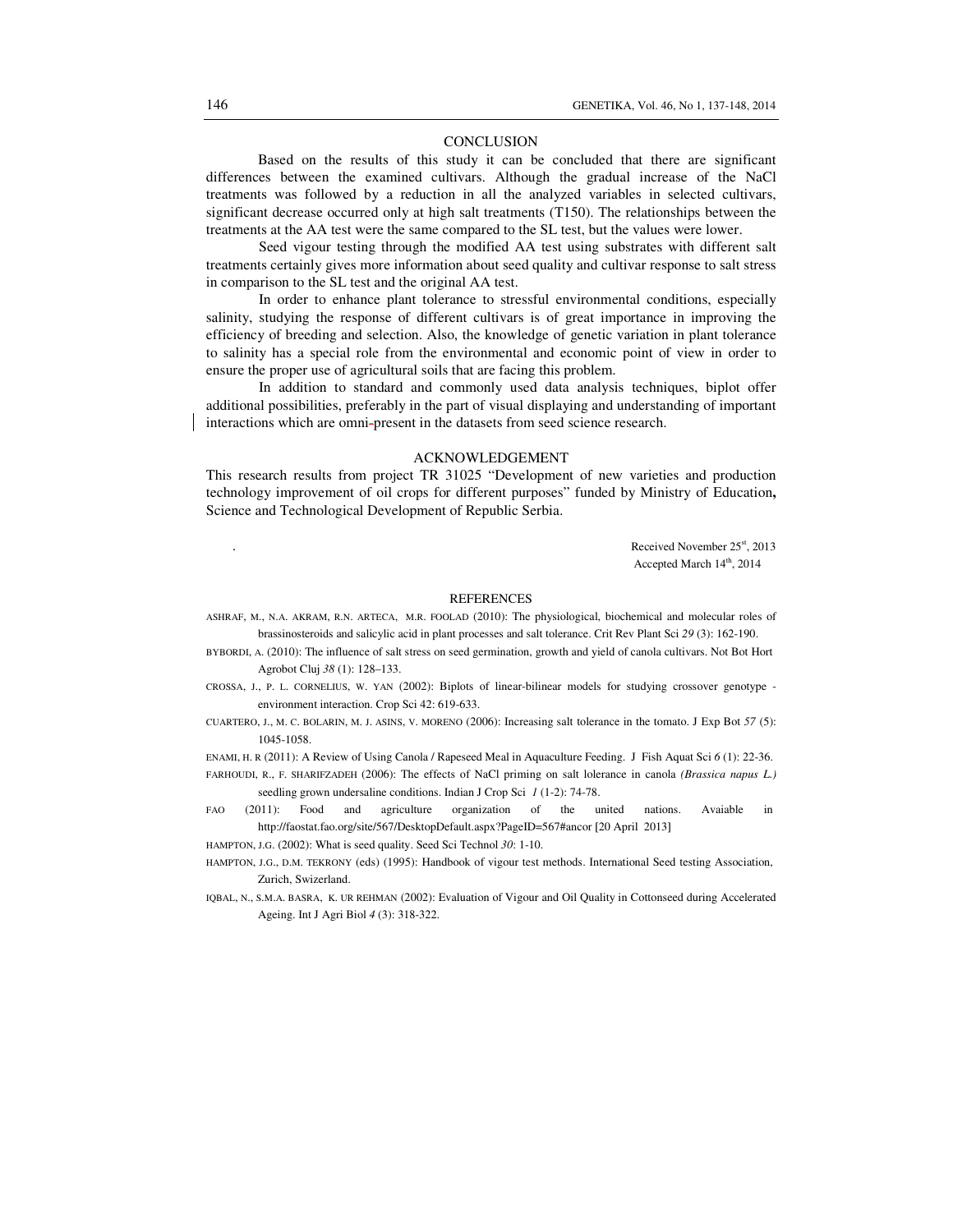- JOVIČIĆ, D., A.,MARJANOVIĆ-JEROMELA, M., VUJAKOVIĆ, R., MARINKOVIĆ, Z., SAKAČ, Z., NIKOLIĆ, B., MILOŠEVIĆ (2011): The effect of different doses of NPK fertilizers on the quality of rapeseed seeds. Field Veg Crop Res *48*:125- 130.
- INTERNATIONAL SEED TESTING ASSOCIATION RULES (2013): International Rules for Seed testing. Seed Science and Technology, Zurich, Schwitzerland.
- KHAJEH-HOSSEINI, M., A.A. POWELL, I.J. BINGHAM (2003): The Interaction Between Salinity Stress and Seed Vigor During Germination of Soybean Seeds. Seed Sci Technol *31*: 715-725.
- KUMAR, S.R., N.K. I. SANA HOSSAIN (2004): Ionic Effect on Mobilization of Seed Storage Nutrient Substances and Lipase Activity in Germinating Oil Seeds (*Brassica napus* L.), *Pak J Biol Sci 7* (1): 36-41.
- MAHMOODZADEH, H. (2008): Comparative study of tolerant and sensitive cultivars of Brassica napus in response to salt conditions. Asian J Plant Sci *7* (6): 594-598.
- MARINKOVIĆ, R., A. MARJANOVIĆ-JEROMELA, P. MITROVIĆ (2009): Production characteristics of winter rapeseed (*Brassica napus* L.). Zbornik radova Instituta za ratarstvo i povrtarstvo 46 (1): 33-43.
- MARJANOVIĆ-JEROMELA, A., N. NAGL, J. GVOZDANOVIĆ-VARGA, N. HRISTOV, A. KONDIĆ-ŠPIKA, M. VASIĆ, R. MARINKOVIĆ (2011a): Genotype by environment interaction for seed yield per plant in rapeseed using AMMI model. Pesq agropec bras, Brasília *46 (2):* 174-181.
- MARJANOVIĆ-JEROMELA, A., R., MARINKOVIĆ, S., IVANOVSKA, M., JANKULOVSKA, A., MIJIĆ, N., HRISTOV (2011b): Variability of yield determining components in winter rapeseed (*Brassica napus* L.) and their correlation with seed yield. Genetika *43* (1):51-66.
- MOHAMMADI, G. R. (2009): The influence of NaCl priming on seed germination and seedling growth of canola (*Brassica napus* L.) under salinity conditions. Amer-Eurasian J Agric & Environ Sci *5* (5): 696–700.
- MOUD, A.M., K. MAGHSOUDI (2008): Salt Stress Effects on Respiration and Growth of Germinated Seeds of Different Wheat (*Triticum aestivum* L.) Cultivars. World J Agri Sci *4* (3): 351-358.
- MENESES, C.H.S.G., R.L.A. BRUNO, P.D. FERNANDES, W.E. PEREIRA, L.H.G.M. LIMA, M.M.A. LIMA, M.S. VIDAL (2011): Germination of cotton cultivar seeds under water stress induced by polyethyleneglycol-6000. Sci Agric (Piracicaba, Braz.) *68* (2): 131-138.
- PARIDA, A.K., A.B. DAS (2005): Salt tolerance and salinity effects on plants: a review. Ecotoxicol Environ Saf Mar *60* (3): 324-49.
- R DEVELOPMENT CORE TEAM (2013): R: A Language and Environment for Statistical Computing. R Foundation for Statistical Computing, Vienna, Austria. Available at: http://www.r-project.org/. ISBN: 3-900051-07-0.
- RAUF, M., M. MUNIR, M. UL-HASSAN, M. AHMAD, M. AFZAL (2007): Performance of wheat cultivars under osmotic stress at germination and early seedling growth stage. Afr J Biotechnol *6*: 971-975.
- SUMNER, L.W., P. MENDES, R.A. DIXON (2003): Plant metabolomics: large-scale phytochemistry in the functional genomics era. Phytochem *62*: 817-836.
- VUJAKOVIĆ M., S., BALEŠEVIĆ-TUBIĆ, D., JOVIČIĆ, K., TAŠKI-AJDUKOVIĆ, D., PETROVIĆ, Z., NIKOLIĆ, V., ĐORĐEVIĆ (2011): Viability of soybean seed produced under different agro-meteorological conditions in Vojvodina. Genetika *43*  $(3): 625 - 638.$
- YAN, W., L.A. HANT, Q. SHENG, Z. SZALVINCS (2000): Cultivar evaluation and mega-environment investigation based on the GGE biplot. Crop Sci *40*: 597-605.
- YAN W., M.S. KANG (2003): GGE Biplot Analysis: A Graphical Tool for Breeders, Geneticists, and Agronomists. CRC Press. Boca Raton, FL, USA.
- ZAMANI, S., M.T. NEZAMI, D. HABIBI, M.B. KHORSHIDI (2010): Effect of quantitative and qualitative performance of four canola cultivars (*Brassica napus* L.) to salinity conditions. Adv Environ Biol *4* (3): 422-427.